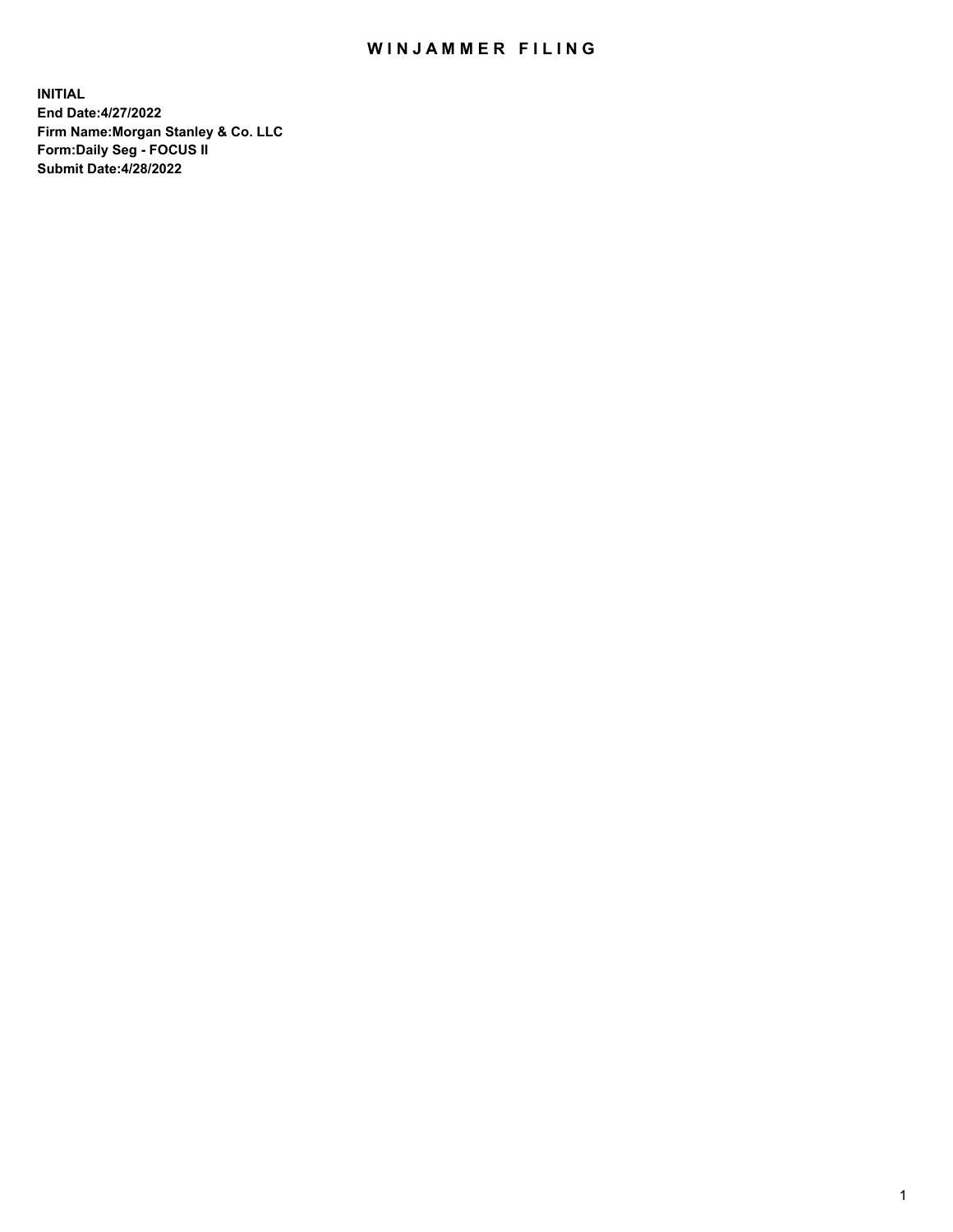**INITIAL End Date:4/27/2022 Firm Name:Morgan Stanley & Co. LLC Form:Daily Seg - FOCUS II Submit Date:4/28/2022 Daily Segregation - Cover Page**

| Name of Company                                                                                                                                                                                                                                                                                                                | Morgan Stanley & Co. LLC                                |
|--------------------------------------------------------------------------------------------------------------------------------------------------------------------------------------------------------------------------------------------------------------------------------------------------------------------------------|---------------------------------------------------------|
| <b>Contact Name</b>                                                                                                                                                                                                                                                                                                            | <b>Ikram Shah</b>                                       |
| <b>Contact Phone Number</b>                                                                                                                                                                                                                                                                                                    | 212-276-0963                                            |
| <b>Contact Email Address</b>                                                                                                                                                                                                                                                                                                   | Ikram.shah@morganstanley.com                            |
| FCM's Customer Segregated Funds Residual Interest Target (choose one):<br>a. Minimum dollar amount: ; or<br>b. Minimum percentage of customer segregated funds required:% ; or<br>c. Dollar amount range between: and; or<br>d. Percentage range of customer segregated funds required between:% and%.                         | 235,000,000<br><u>0</u><br><u>00</u><br><u>00</u>       |
| FCM's Customer Secured Amount Funds Residual Interest Target (choose one):<br>a. Minimum dollar amount: ; or<br>b. Minimum percentage of customer secured funds required:%; or<br>c. Dollar amount range between: and; or<br>d. Percentage range of customer secured funds required between:% and%.                            | 140,000,000<br><u>0</u><br><u>0 0</u><br>0 <sub>0</sub> |
| FCM's Cleared Swaps Customer Collateral Residual Interest Target (choose one):<br>a. Minimum dollar amount: ; or<br>b. Minimum percentage of cleared swaps customer collateral required:% ; or<br>c. Dollar amount range between: and; or<br>d. Percentage range of cleared swaps customer collateral required between:% and%. | 92,000,000<br><u>0</u><br><u>00</u><br>00               |

Attach supporting documents CH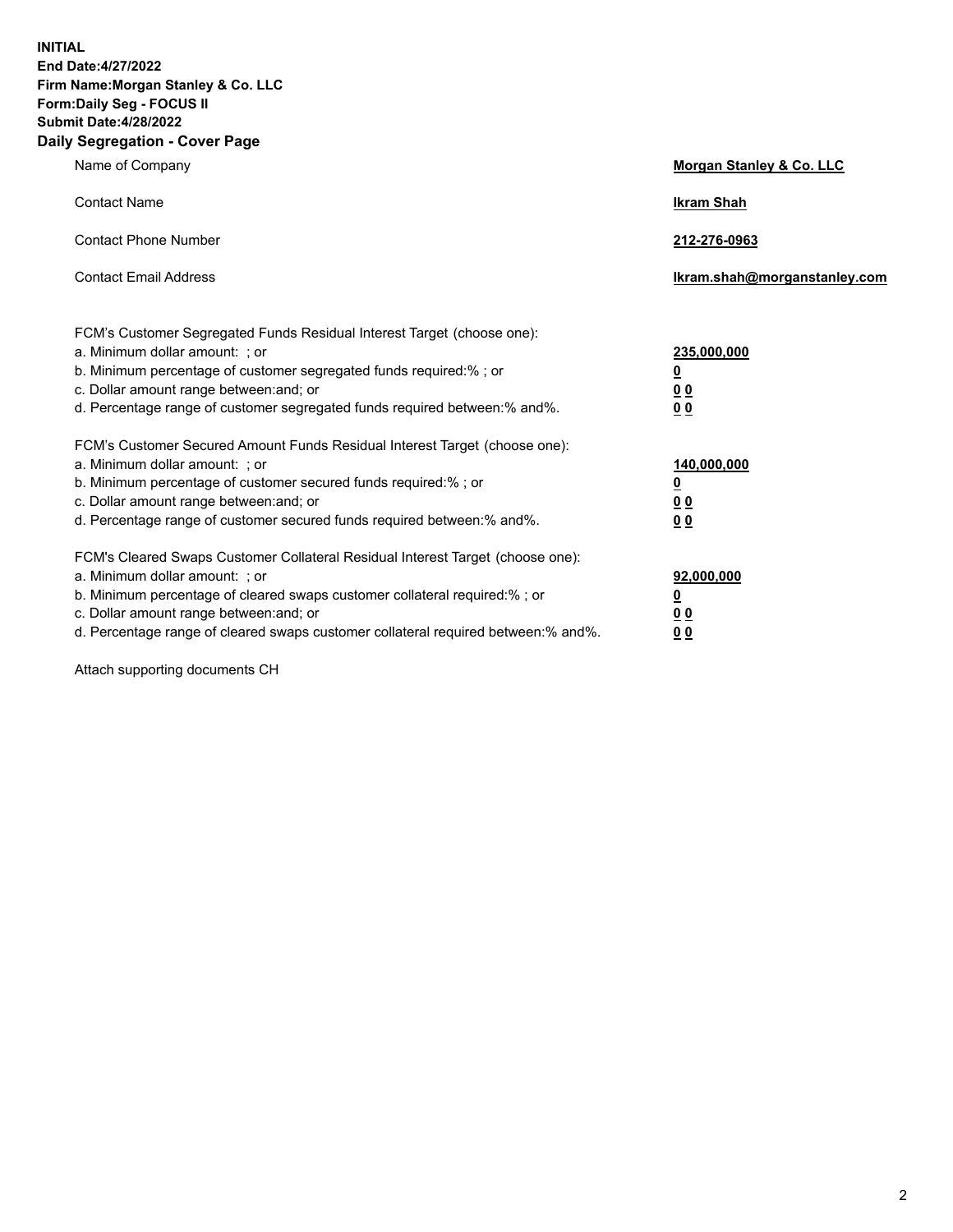## **INITIAL End Date:4/27/2022 Firm Name:Morgan Stanley & Co. LLC Form:Daily Seg - FOCUS II Submit Date:4/28/2022 Daily Segregation - Secured Amounts** Foreign Futures and Foreign Options Secured Amounts Amount required to be set aside pursuant to law, rule or regulation of a foreign government or a rule of a self-regulatory organization authorized thereunder **0** [7305] 1. Net ledger balance - Foreign Futures and Foreign Option Trading - All Customers A. Cash **5,300,938,267** [7315] B. Securities (at market) **2,458,879,733** [7317] 2. Net unrealized profit (loss) in open futures contracts traded on a foreign board of trade **1,386,031,900** [7325] 3. Exchange traded options a. Market value of open option contracts purchased on a foreign board of trade **41,595,154** [7335] b. Market value of open contracts granted (sold) on a foreign board of trade **-26,896,964** [7337] 4. Net equity (deficit) (add lines 1. 2. and 3.) **9,160,548,090** [7345] 5. Account liquidating to a deficit and account with a debit balances - gross amount **77,507,242** [7351] Less: amount offset by customer owned securities **-63,055,359** [7352] **14,451,883** [7354] 6. Amount required to be set aside as the secured amount - Net Liquidating Equity Method (add lines 4 and 5) **9,174,999,973** [7355] 7. Greater of amount required to be set aside pursuant to foreign jurisdiction (above) or line 6. **9,174,999,973** [7360] FUNDS DEPOSITED IN SEPARATE REGULATION 30.7 ACCOUNTS 1. Cash in banks A. Banks located in the United States **350,607,598** [7500] B. Other banks qualified under Regulation 30.7 **160,334,545** [7520] **510,942,143** [7530] 2. Securities A. In safekeeping with banks located in the United States **1,306,279,788** [7540] B. In safekeeping with other banks qualified under Regulation 30.7 **94,867,112** [7560] **1,401,146,900** [7570] 3. Equities with registered futures commission merchants A. Cash **30,251,417** [7580] B. Securities **0** [7590] C. Unrealized gain (loss) on open futures contracts **4,071,268** [7600] D. Value of long option contracts **0** [7610] E. Value of short option contracts **0** [7615] **34,322,685** [7620] 4. Amounts held by clearing organizations of foreign boards of trade A. Cash **0** [7640] B. Securities **0** [7650] C. Amount due to (from) clearing organization - daily variation **0** [7660] D. Value of long option contracts **0** [7670] E. Value of short option contracts **0** [7675] **0** [7680] 5. Amounts held by members of foreign boards of trade A. Cash **5,036,386,593** [7700] B. Securities **1,057,732,833** [7710] C. Unrealized gain (loss) on open futures contracts **1,381,960,632** [7720] D. Value of long option contracts **41,595,154** [7730] E. Value of short option contracts **-26,896,964** [7735] **7,490,778,248** [7740] 6. Amounts with other depositories designated by a foreign board of trade **0** [7760] 7. Segregated funds on hand **0** [7765] 8. Total funds in separate section 30.7 accounts **9,437,189,976** [7770]

- 9. Excess (deficiency) Set Aside for Secured Amount (subtract line 7 Secured Statement Page 1 from Line 8)
- 10. Management Target Amount for Excess funds in separate section 30.7 accounts **140,000,000** [7780]
- 11. Excess (deficiency) funds in separate 30.7 accounts over (under) Management Target **122,190,003** [7785]

**262,190,003** [7380]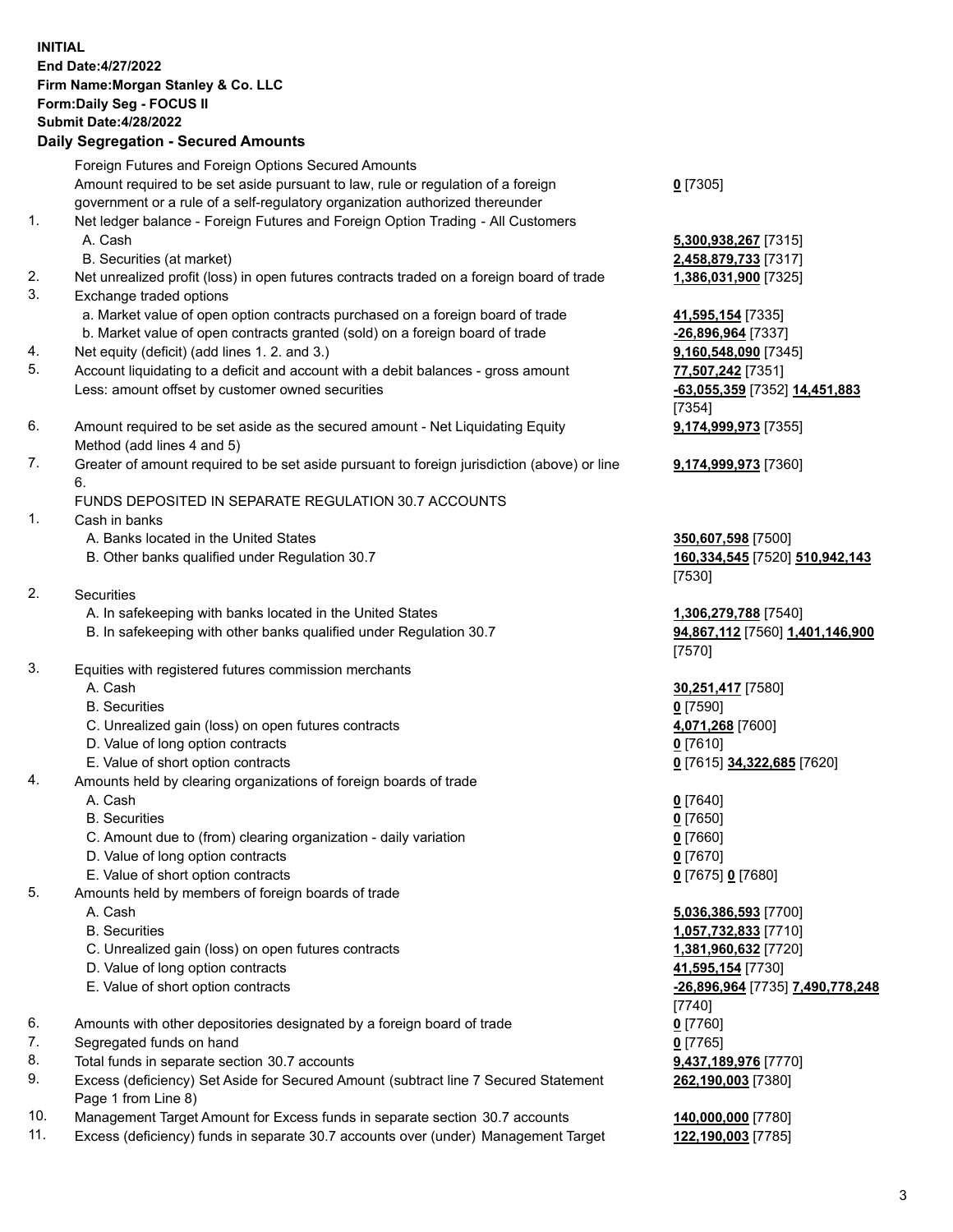**INITIAL End Date:4/27/2022 Firm Name:Morgan Stanley & Co. LLC Form:Daily Seg - FOCUS II Submit Date:4/28/2022 Daily Segregation - Segregation Statement** SEGREGATION REQUIREMENTS(Section 4d(2) of the CEAct) 1. Net ledger balance A. Cash **20,340,934,162** [7010] B. Securities (at market) **8,922,996,280** [7020] 2. Net unrealized profit (loss) in open futures contracts traded on a contract market **-2,598,768,948** [7030] 3. Exchange traded options A. Add market value of open option contracts purchased on a contract market **2,724,800,367** [7032] B. Deduct market value of open option contracts granted (sold) on a contract market **-2,041,147,922** [7033] 4. Net equity (deficit) (add lines 1, 2 and 3) **27,348,813,939** [7040] 5. Accounts liquidating to a deficit and accounts with debit balances - gross amount **863,401,609** [7045] Less: amount offset by customer securities **-861,988,667** [7047] **1,412,942** [7050] 6. Amount required to be segregated (add lines 4 and 5) **27,350,226,881** [7060] FUNDS IN SEGREGATED ACCOUNTS 7. Deposited in segregated funds bank accounts A. Cash **2,668,021,619** [7070] B. Securities representing investments of customers' funds (at market) **0** [7080] C. Securities held for particular customers or option customers in lieu of cash (at market) **3,556,727,530** [7090] 8. Margins on deposit with derivatives clearing organizations of contract markets A. Cash **15,473,744,003** [7100] B. Securities representing investments of customers' funds (at market) **0** [7110] C. Securities held for particular customers or option customers in lieu of cash (at market) **5,207,721,193** [7120] 9. Net settlement from (to) derivatives clearing organizations of contract markets **-26,048,295** [7130] 10. Exchange traded options A. Value of open long option contracts **2,724,800,367** [7132] B. Value of open short option contracts **-2,041,147,922** [7133] 11. Net equities with other FCMs A. Net liquidating equity **17,650,515** [7140] B. Securities representing investments of customers' funds (at market) **0** [7160] C. Securities held for particular customers or option customers in lieu of cash (at market) **0** [7170] 12. Segregated funds on hand **158,547,557** [7150] 13. Total amount in segregation (add lines 7 through 12) **27,740,016,567** [7180] 14. Excess (deficiency) funds in segregation (subtract line 6 from line 13) **389,789,686** [7190] 15. Management Target Amount for Excess funds in segregation **235,000,000** [7194]

16. Excess (deficiency) funds in segregation over (under) Management Target Amount Excess

**154,789,686** [7198]